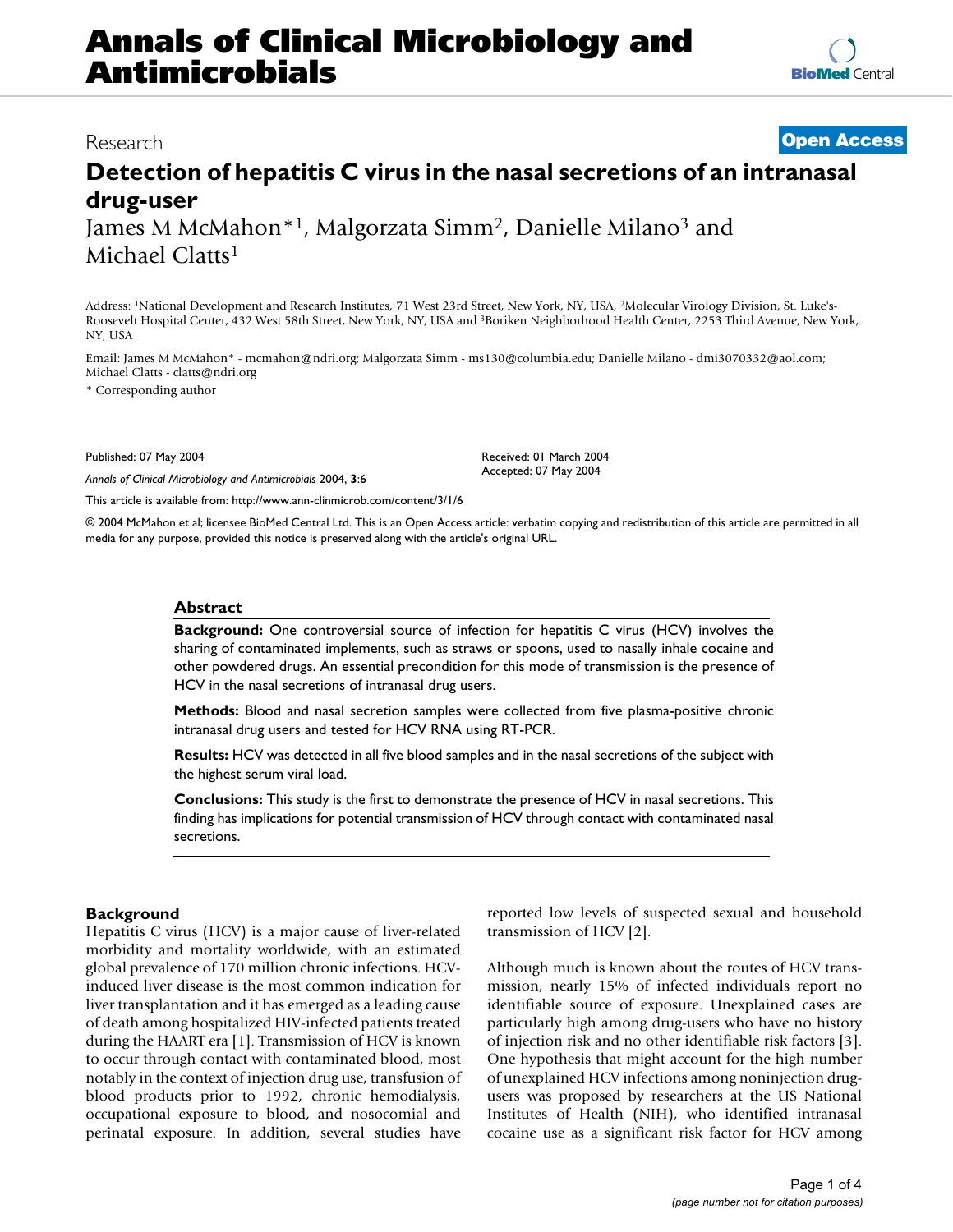volunteer blood donors [4]. They reasoned that HCV might be transmitted through contaminated implements, such as straws or spoons, that are commonly used to nasally inhale powdered drugs, including heroin, cocaine, and methamphetamines. Chronic nasal inhalation of these substances (including the adulterants they contain) can cause tissue deterioration and bleeding of nasal membranes. Implements inserted into an eroded nasal cavity may come into contact with HCV-infected mucus or blood, which may then be transmitted to an uninfected individual sharing the same implement. The debate regarding this potential mode of transmission intensified when the National Heart, Lung and Blood Institute (NHLBI) Retrovirus Epidemiology Donor Study (REDS) was unable to confirm intranasal drug inhalation as an independent risk factor for HCV [5]. These conflicting reports prompted the American Association of Blood Banks (AABB) to add, and then shortly thereafter remove, intranasal cocaine use from their list of criteria used to screen potential blood donors. A subsequent review of the literature found serious methodological limitations with both the NIH and NHLBI/REDS studies [6]. Although HCV has been detected in the saliva, semen, and other

|  |  |  |  |  | Table 1: Study subject serology results and indicators |
|--|--|--|--|--|--------------------------------------------------------|
|--|--|--|--|--|--------------------------------------------------------|

nonserological fluids of some plasma-positive patients [7], no virological studies have been undertaken to determine whether HCV is present in the nasal secretions of intranasal drug users, a necessary precondition for internasal viral transmission. Here, we report preliminary findings on the detection of HCV RNA in the nasal secretions of plasma-positive chronic drug sniffers.

## **Methods**

#### *Study subjects*

Five patients were recruited for the study from the Boriken Neighborhood Health Center in East Harlem, New York City. The subjects were selected from consecutive clinic patients who had previously tested HCV seropositive and who reported a history of intranasal drug use. The first four subjects were HCV antibody reactive and seropositive on quantitative PCR; the fifth subject tested seropositive for HCV antibodies but HCV PCR negative (<600 copies/ mL). All subjects were male between 46 to 56 years of age and HIV-1 seropositive. Table 1 presents patient serological indicators for hepatitis C, as well as hepatitis B, HIV-1, ALT levels, and liver biopsy results.

| Subjects       | HCV PCR Copies per ml<br>(Date of test) | HepBsAb | HepBsAg | HepBcAb | <b>HIV Viral Load</b><br>Copies per ml | ALT U/L                          | Liver Biopsy                             |
|----------------|-----------------------------------------|---------|---------|---------|----------------------------------------|----------------------------------|------------------------------------------|
| ı              | 10,800,000<br>(11/99)                   | Neg     | Neg     | Pos     | 633<br>(12/03)                         | 32 (12/03)                       | Activity: Mild Stage 2 of 4<br>(08/00)   |
|                | 34,500,000 IU<br>(12/03)                |         |         |         | 270,000<br>(01/03)                     |                                  |                                          |
| $\overline{2}$ | 8,360,000<br>(09/99)                    | Neg     | Neg     | Pos     | 180,000<br>(10/03)                     | 16<br>(02/04)                    | Not done due to bleeding<br>diathesis    |
|                |                                         |         |         |         | 96,000<br>(02/04)                      | 16<br>(10/03)                    |                                          |
| 3              | 1,320,000<br>(10/03)                    | Pos     | Neg     | Pos     | 16,900<br>(02/04)                      | 110<br>(10/03)<br>182<br>(02/04) | Grade 2/3 of 4 Stage 2/3 of 4<br>(11/03) |
| $\overline{4}$ | 234,000<br>(12/02)                      | Neg     | Neg     | Neg     | 72,031<br>(12/02)<br>$50$<br>(12/03)   | 37<br>(12/03)                    | Grade I of 4 Stage I of 4<br>(11/03)     |
| 5              | < 600                                   | Neg     | Neg     | Pos     | 212,000<br>(10/03)                     | 41<br>(10/03)                    | Not done                                 |
|                |                                         |         |         |         |                                        | 104<br>(04/04)                   |                                          |

HCV = hepatitis C virus; HepB = hepatitis B; s = surface; c = core; Ab = antibody; Ag = antigen; HIV = human immunodeficiency virus; ALT = alanine aminotransferase enzyme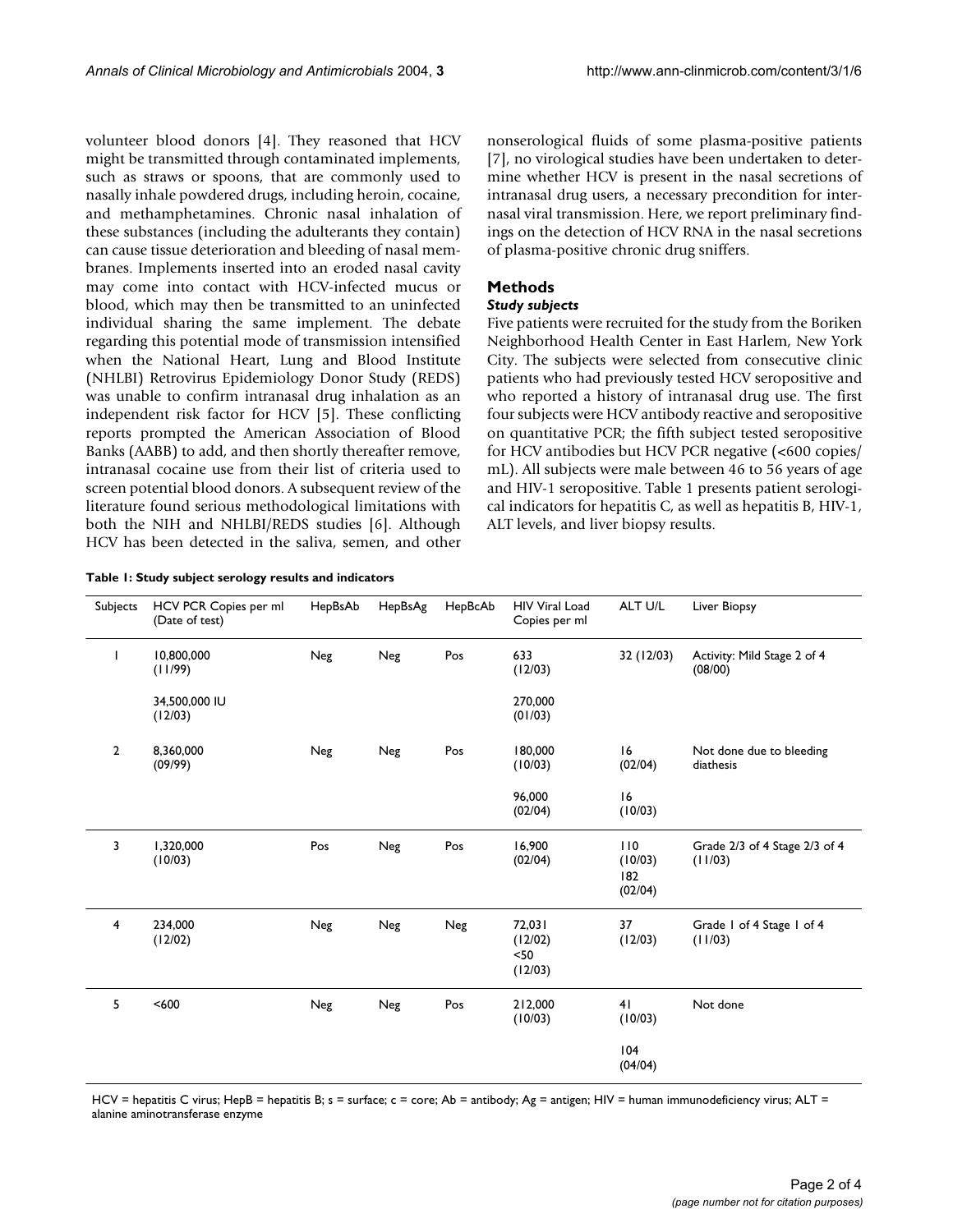#### *Biological samples*

Blood samples were collected from each subject using standard clinical procedures for quantitative HCV RNA testing. Nasal secretion samples were obtained using a nasal swab technique. Samples from nasal swabs were placed into sterile tubes containing 1 mL of TRIzol reagent (Glibco BRL) and stored at -70°C. Study protocols were approved by an Institutional Review Board and all study participants provided voluntary informed consent.

#### *Isolation and detection of HCV RNA*

HCV RNA was isolated from serum samples by QIAamp MinElute column (Qiagen) based on manufacturer's protocol, and from nasal secretions by TRIzol (Gibco BRL) based on established protocols [8]. Briefly, nasal swab samples were subjected to vortexing for 30 s and incubated at 21°C for 5 min to permit the complete dissociation of nucleoprotein complexes. Subsequently, TRIzol solution was transferred into a new Eppendorf tube, mixed with 0.2 mL of chloroform, mixed vigorously for 15 s, and incubated at 21°C for 3 min. RNA extraction and phase separation was obtained by centrifugation at 12 000  $\times$  g for 15 min at 4 $\degree$ C. The aqueous phase was transferred into a new Eppendorf tube and mixed with  $1 \mu L$  of RNase-free glycogen (New England Biolabs). RNA was precipitated with 0.5 mL of isopropyl alcohol for 10 min at 21°C followed by centrifugation at 12 000 × g for 10 min at 4°C and washed in 75% ethanol. RNA pellets were resuspended in 10 µL of RNase-free water.

Detection of HCV RNA was performed by RT-PCR. The first strand cDNA was synthesized by Superscript™ First Strand cDNA Synthesis kit (Invitrogen) using gene-specific downstream primers targeting the HCV p22 core region [9] with minor modification of the upstream primer (406(m)5'-TAGACCGGTGCACCATGAGC-3'). HCV cDNA was amplified by PCR through 40 cycles of denaturation (94°C-1 min), annealing (55°C-1 min) and elongation (72°C-1 min). Subsequently, PCR products were resolved through 1% agarose gel electrophoresis, hybridized to 32P-labeled internal probe (5'-AGGAA-GACTTCCGAGCGGTCG CAA-3'), and exposed to Kodak film.

### **Results and discussion**

Previous studies have demonstrated the presence of HCV in a wide variety of nonserological fluids [7,10]; for instance, HCV has been detected in about 50% of saliva samples from plasma-positive individuals [11]. We reasoned that HCV might be present in nasal secretions at a similar prevalence and would therefore be detectable among a relatively small sample of viremic patients. Five consecutive plasma-positive clinic patients were selected for study and each contributed blood and nasal secretion samples for HCV RT-PCR analysis.

The RT-PCR results confirmed the presence of HCV in the blood of all five subjects. The highest serum concentrations of viral RNA were detected in subjects 1 and 2 and the lowest in subject 5 (see Fig. [1\)](#page-2-0); these findings were consistent with patient record viral loads. It is noteworthy that our assay detected HCV RNA in the serum of subject 5 (previously below the level of detection with commercially available assays), indicating low-level viremia, and verifying the high sensitivity of our analysis.

<span id="page-2-0"></span>

#### HCV RNA detection from serum and nasal secr **Figure 1** etions of five intranasal drug users

HCV RNA detection from serum and nasal secretions of five intranasal drug users. A: Ethidium bromide staining of DNA fragments; B: Southern blot hybridization